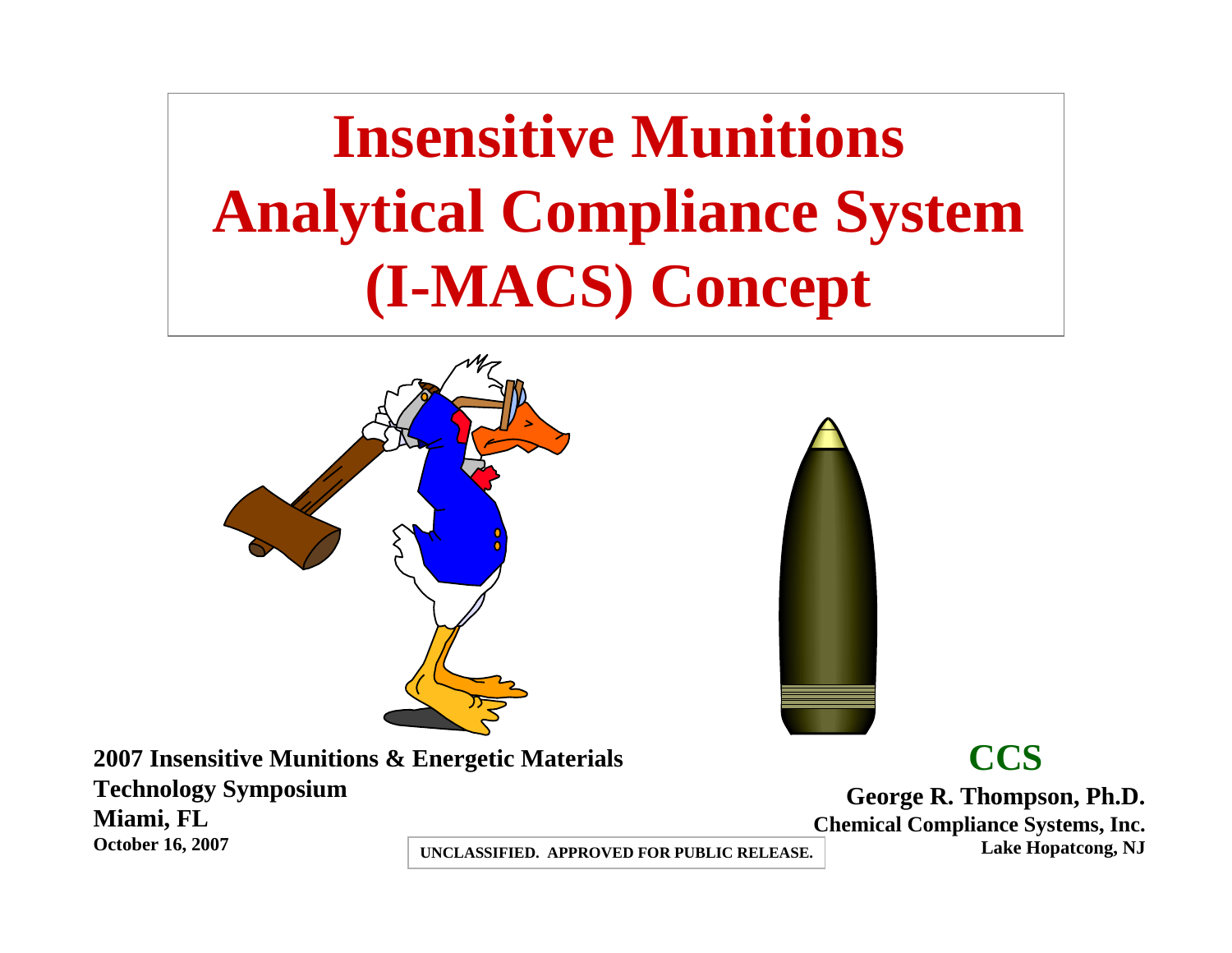### **Insensitive Munitions (OSD & NATO)**

*"…munitions which reliably fulfill their performance, readiness and operation requirements on demand, but which minimize the probability of inadvertent initiation and severity of subsequent collateral damage to weapon platforms, logistic systems, and personnel, when subjected to unplanned stimuli."*

# **BENEFITS**

- Enhanced survivability of logistical and tactical systems
- Reduced risk of injury to personnel
- Applicability across services/platforms
- More efficient to transport, store and handle
- More cost effective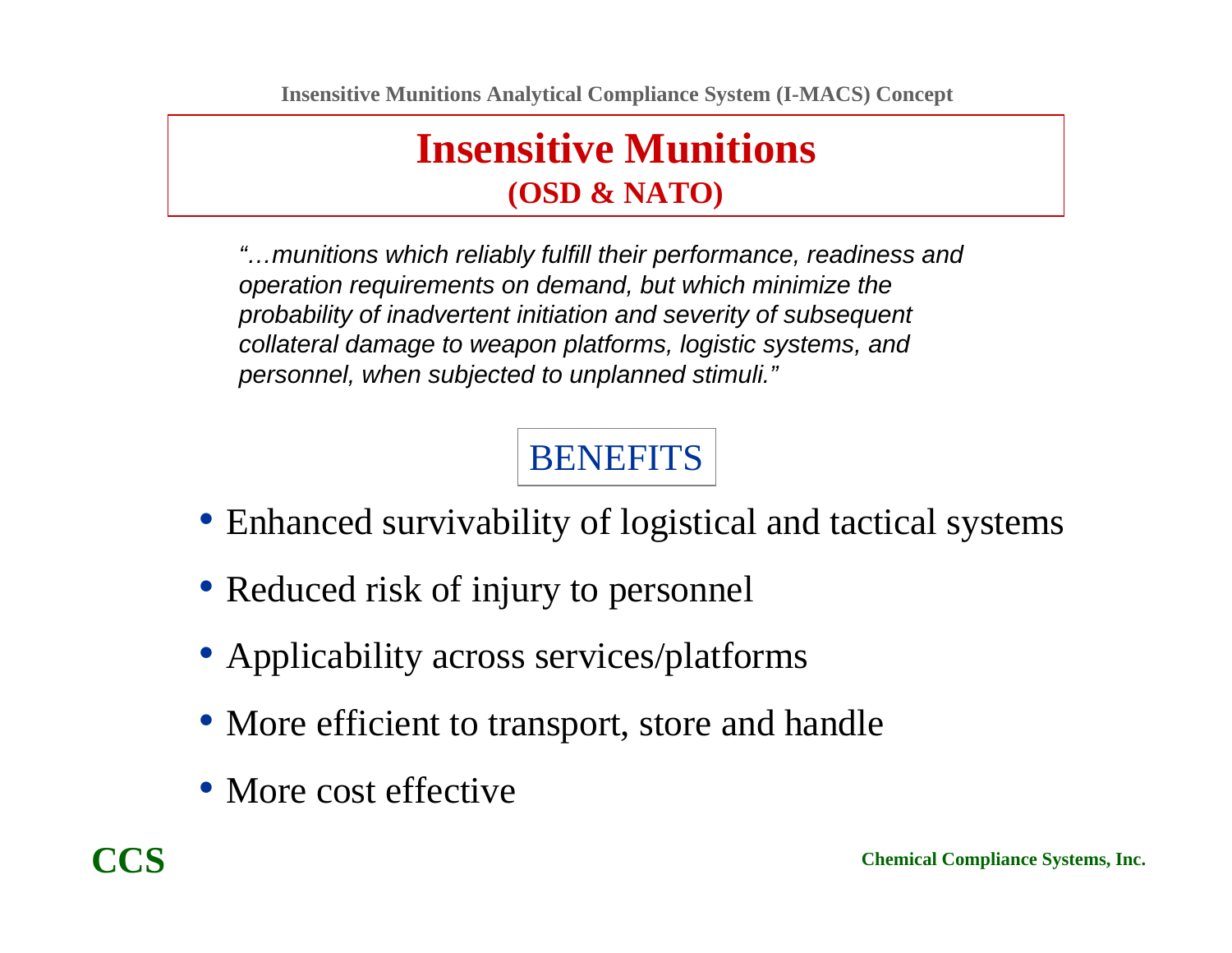## **Historic Incidences**

(Four Aircraft Carrier Accidents in 1966, 1967, 1969 & 1981)a

|                            | <b>ACTUAL</b><br><b>STATISTICS</b> | <b>IM MUNITION</b><br>EST'D<br>% $\downarrow$ |    | EST'D<br><b>SAVINGS</b> |
|----------------------------|------------------------------------|-----------------------------------------------|----|-------------------------|
| Lives Lost                 | 220                                | 72                                            | 67 | \$148M                  |
| Injuries                   | 709                                | 132                                           | 81 | 577M                    |
| Aircraft Lost              | 42                                 | 10                                            | 76 | 32M                     |
| <b>Aircraft Damaged</b>    | 72                                 | 12                                            | 83 | 60M                     |
| Potential Total \$ Savings |                                    |                                               |    | <b>\$1.4B</b>           |

a From 1991 CNA Study

 $\mathcal{L}_\mathcal{L}$  , we can assume that the contract of the contract of the contract of the contract of the contract of the contract of the contract of the contract of the contract of the contract of the contract of the contr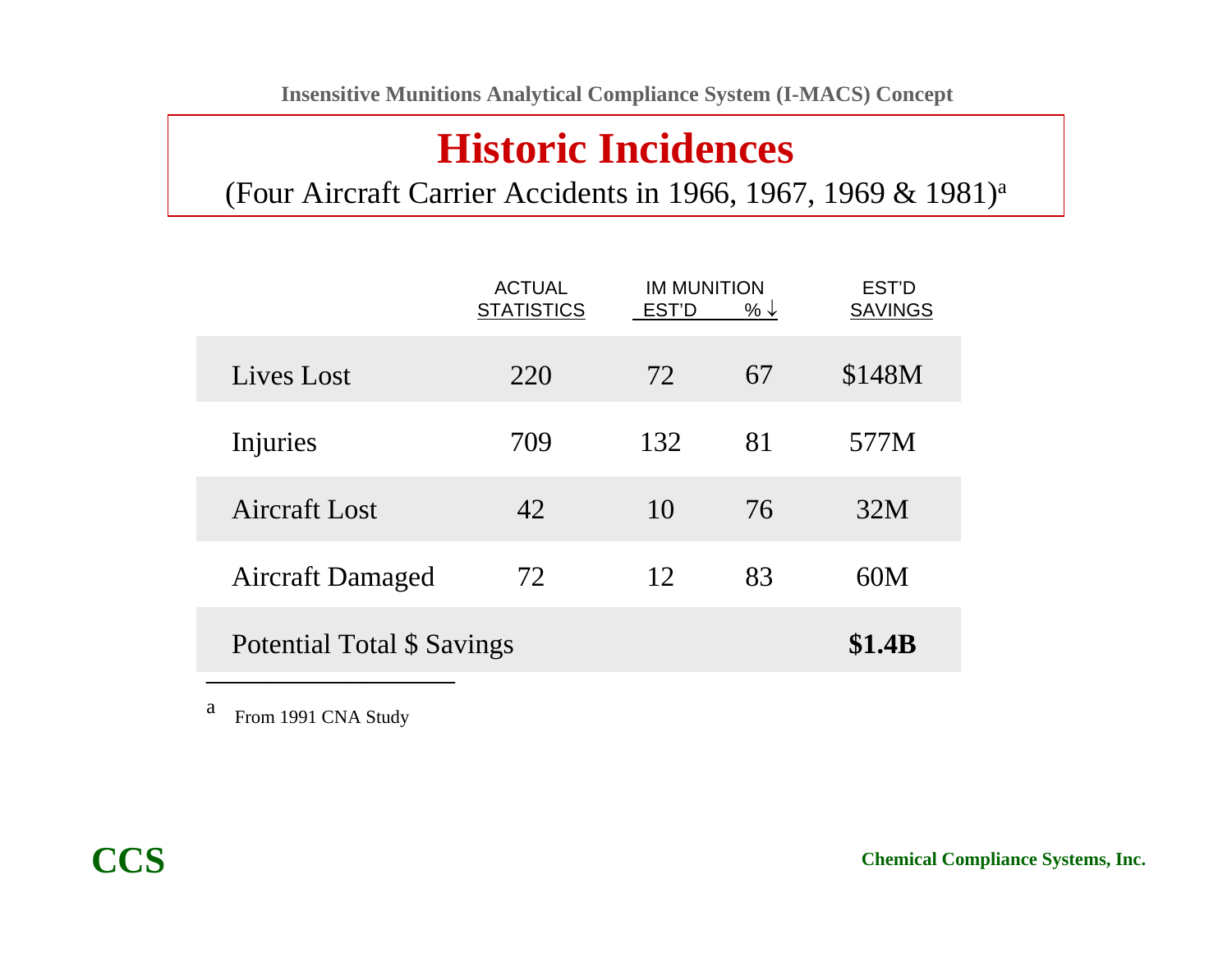## **Munitions Life Cycle Unplanned Stimuli**

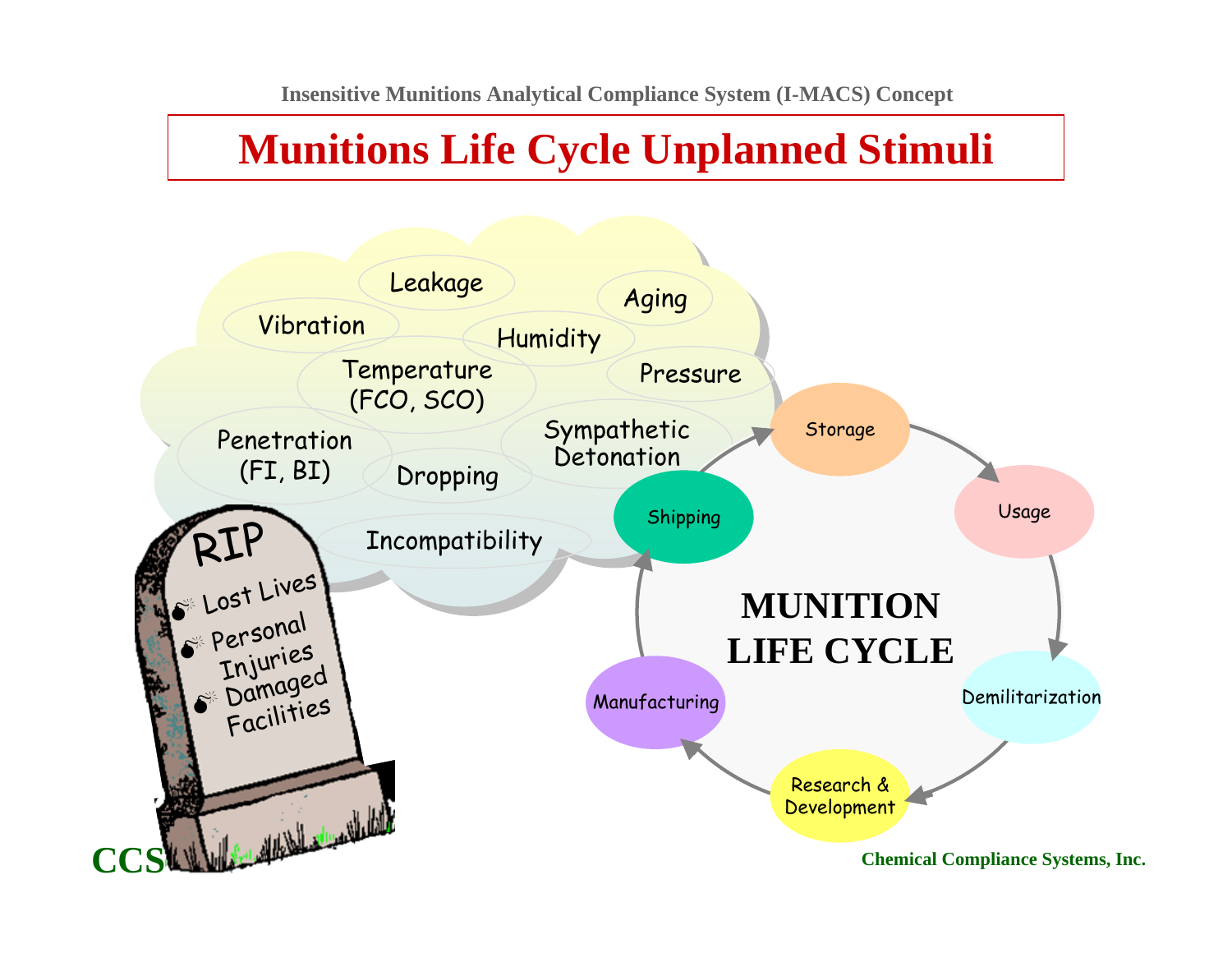### **Sources of Weapon System Vulnerabilities**

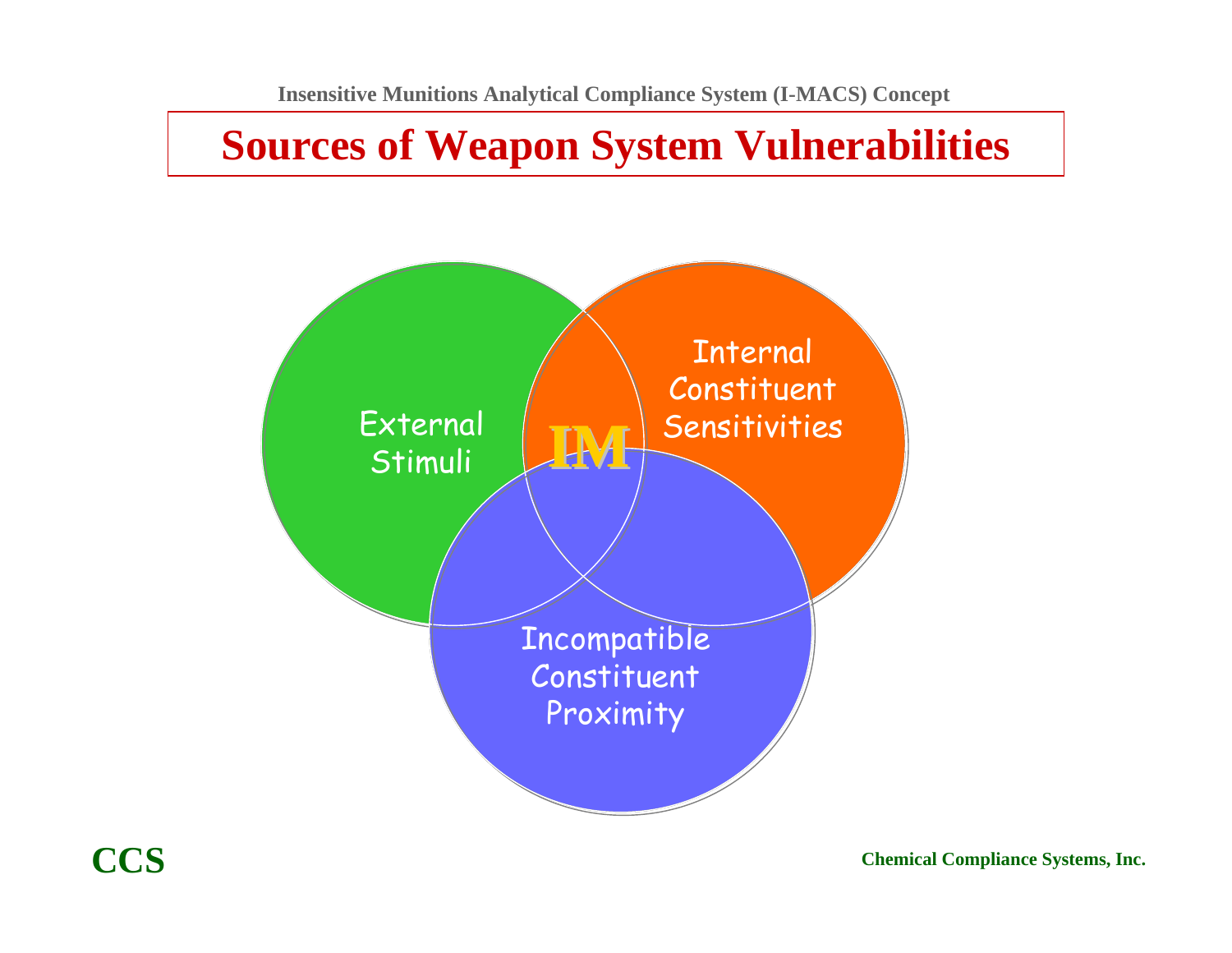## **Sensitive Constituents Database Endpoints**

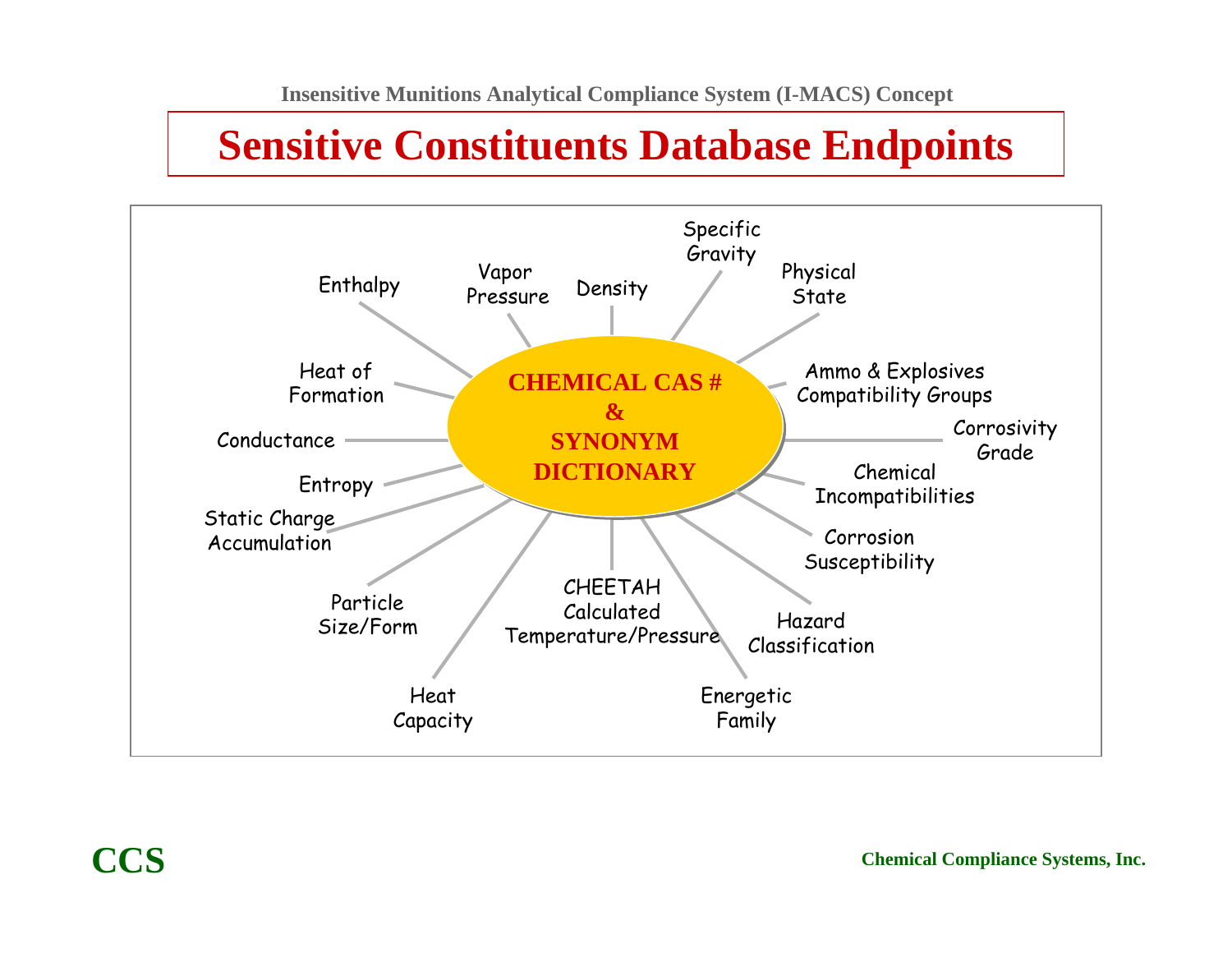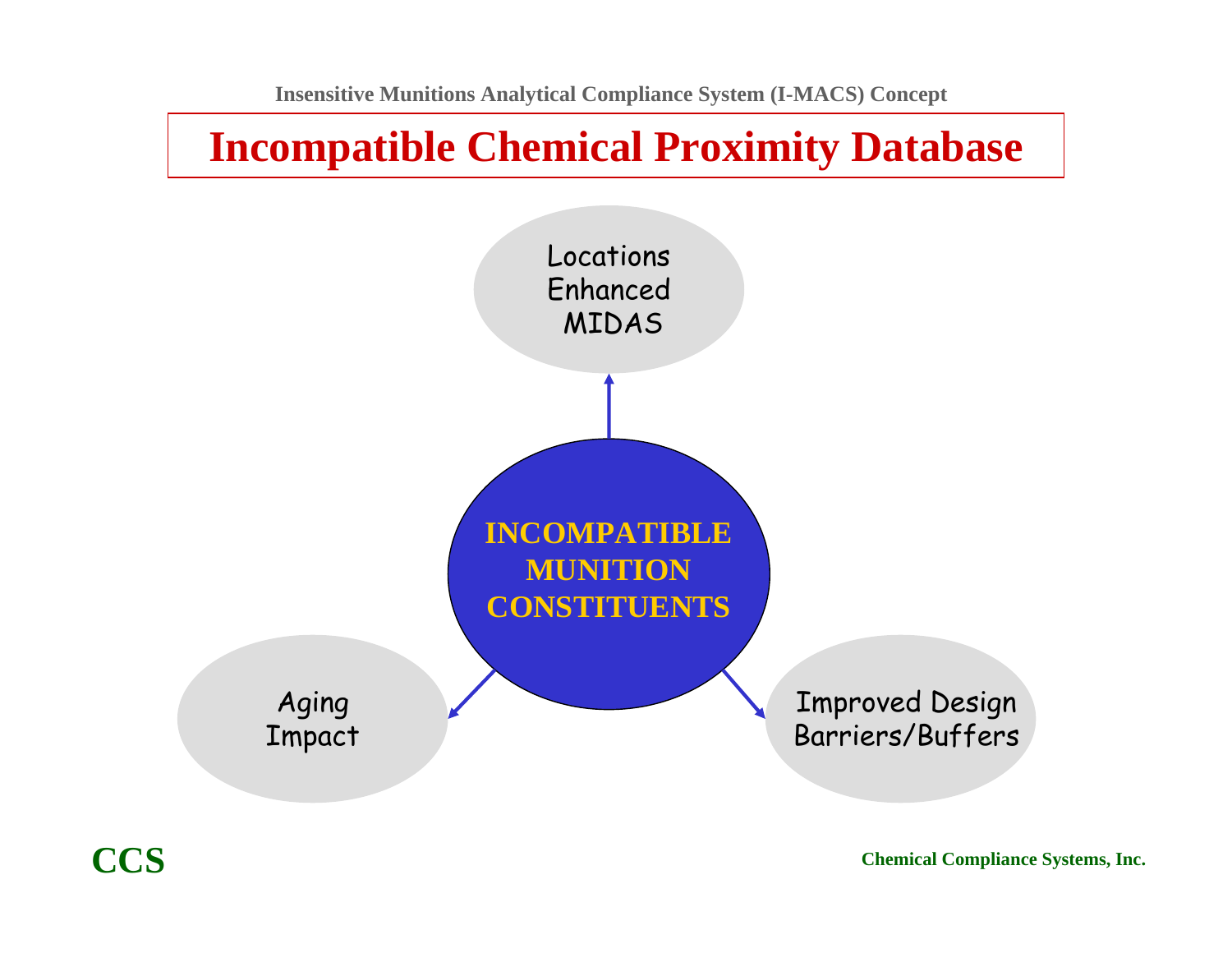# **Hurdles for Developing Insensitive Munitions**

# "HURDLE" "HURDLE"

- 1. The problem is extremely complex
- 2. IM is only one of the problems
- 3. Some test protocols are not standardized
- 4. Some IM test results are not standardized, nor shared
- 5. IM Test Data must be secure
- 6. Incident "Root Cause" Analyses are not in a database

# **SOLUTION**

- 1. Utilize "outside the box" thinking
- 2. Start Integrate Enhance
- 3. Begin with a standardized data repository
- 4. Develop a Centralized Database--require submissions
- 5. Obtain DoD & NSA clearance for I-MACS **Security**
- 6. Develop a chemical-based "Root Cause" for each incident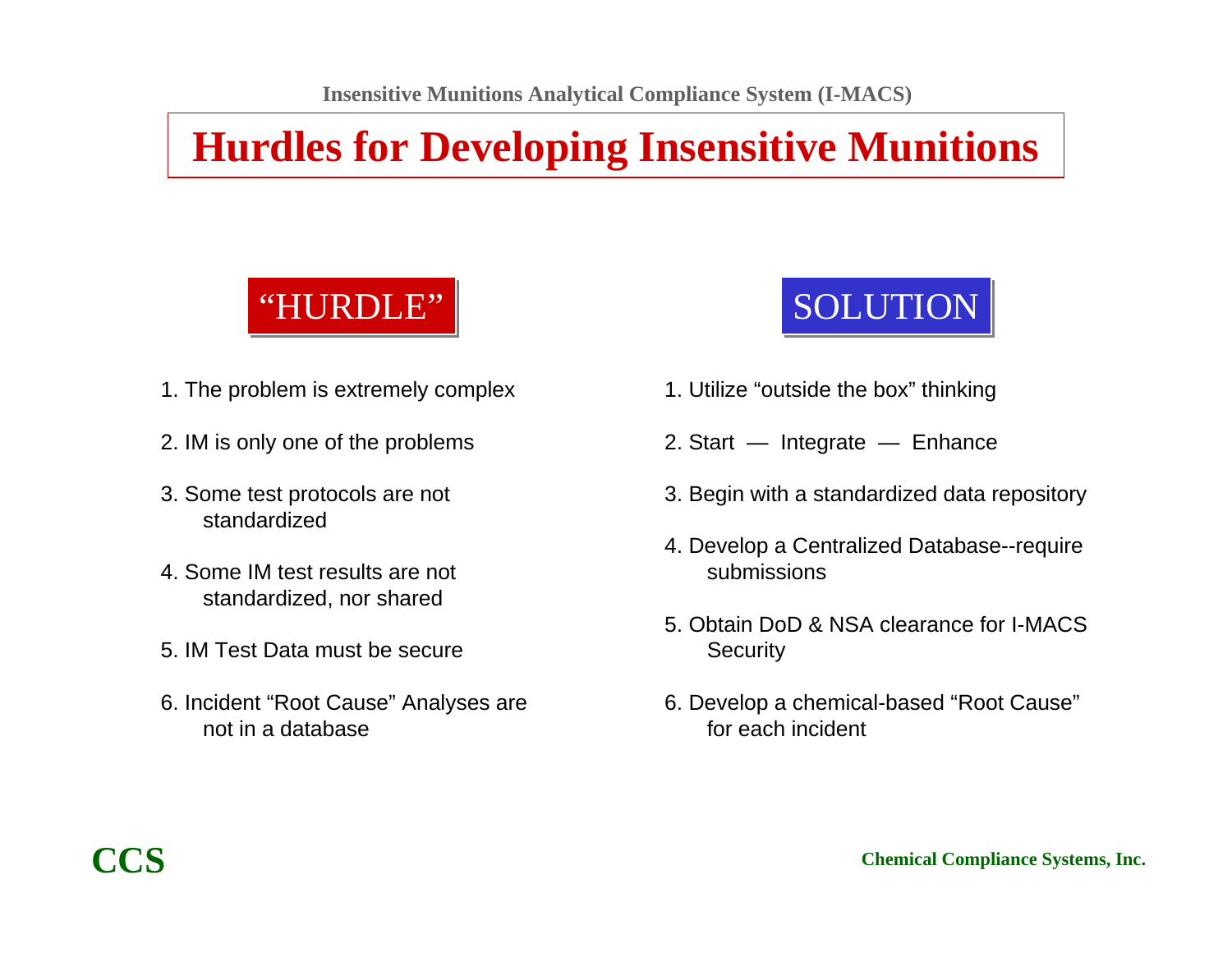### **The CCS Relational Chemical & Product Database (R–CPD)**



#### **Chemical Compliance Systems, Inc.**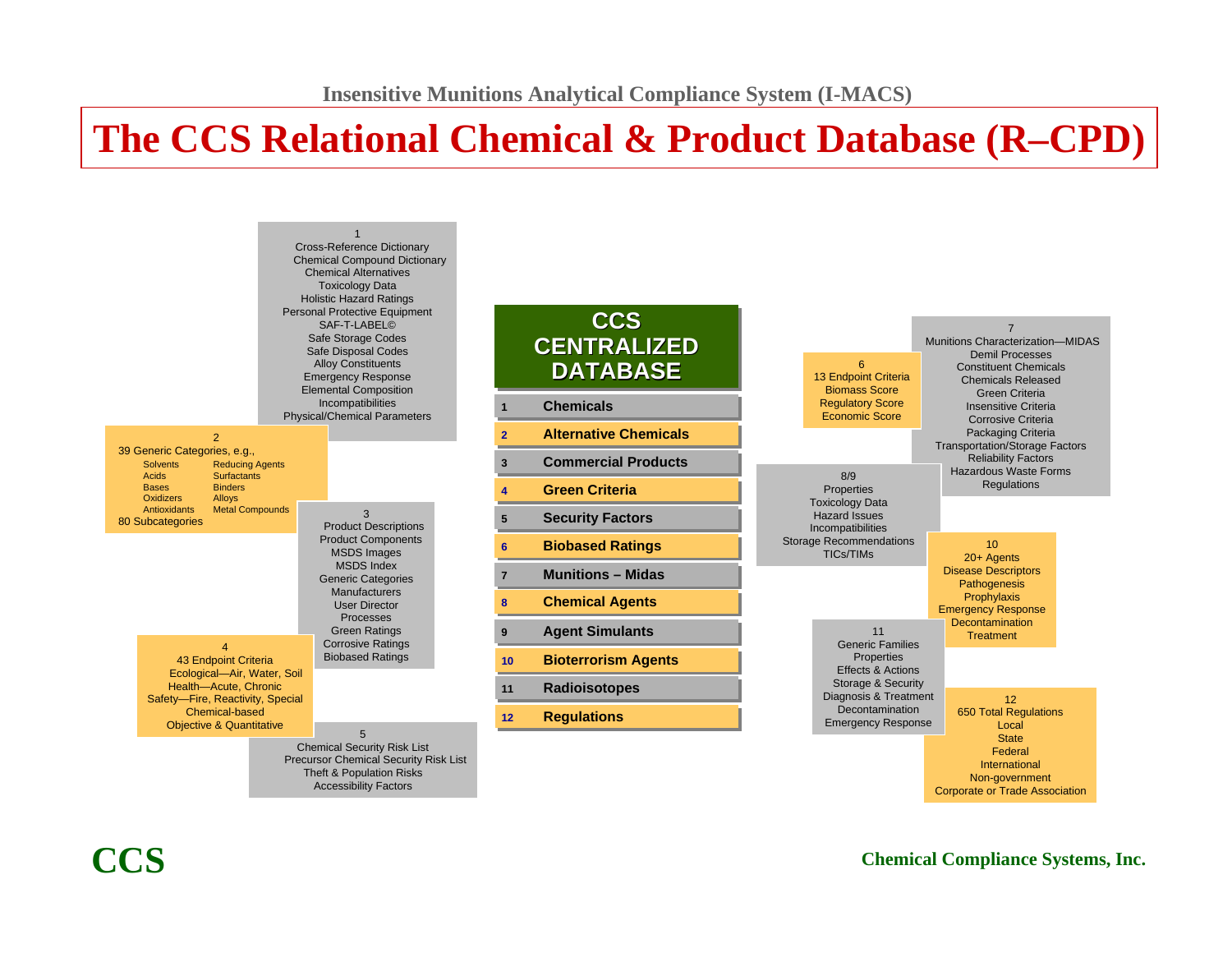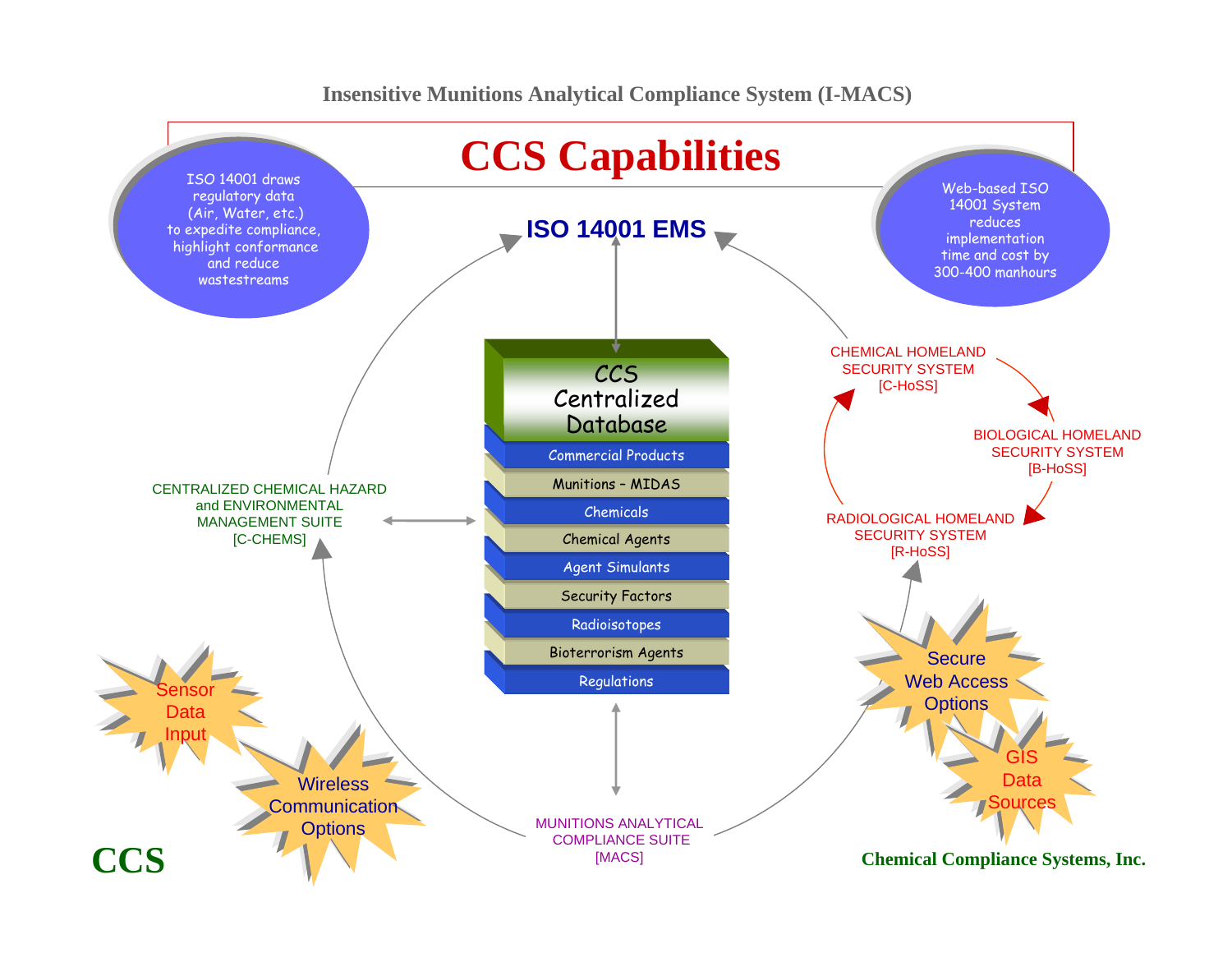### **Munitions Analytical Compliance Suite (MACS)**



**Chemical Compliance Systems, Inc.**

**CCS**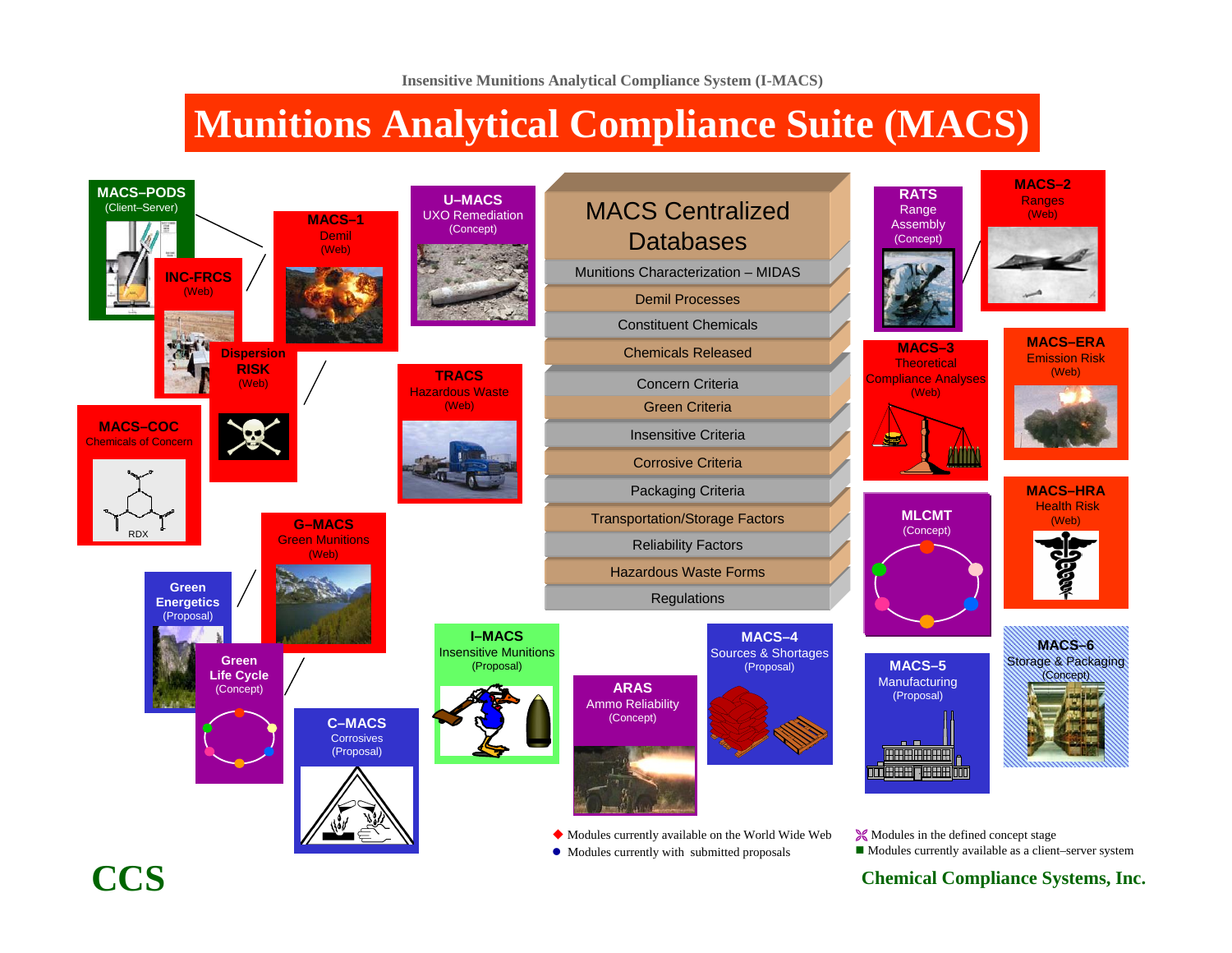**Insensitive Munitions Analytical Compliance System (I-MACS)**

### **("Green" Munitions Analytical Compliance System) G–MACS "Green" Score Scheme**



**Chemical Compliance Systems, Inc.**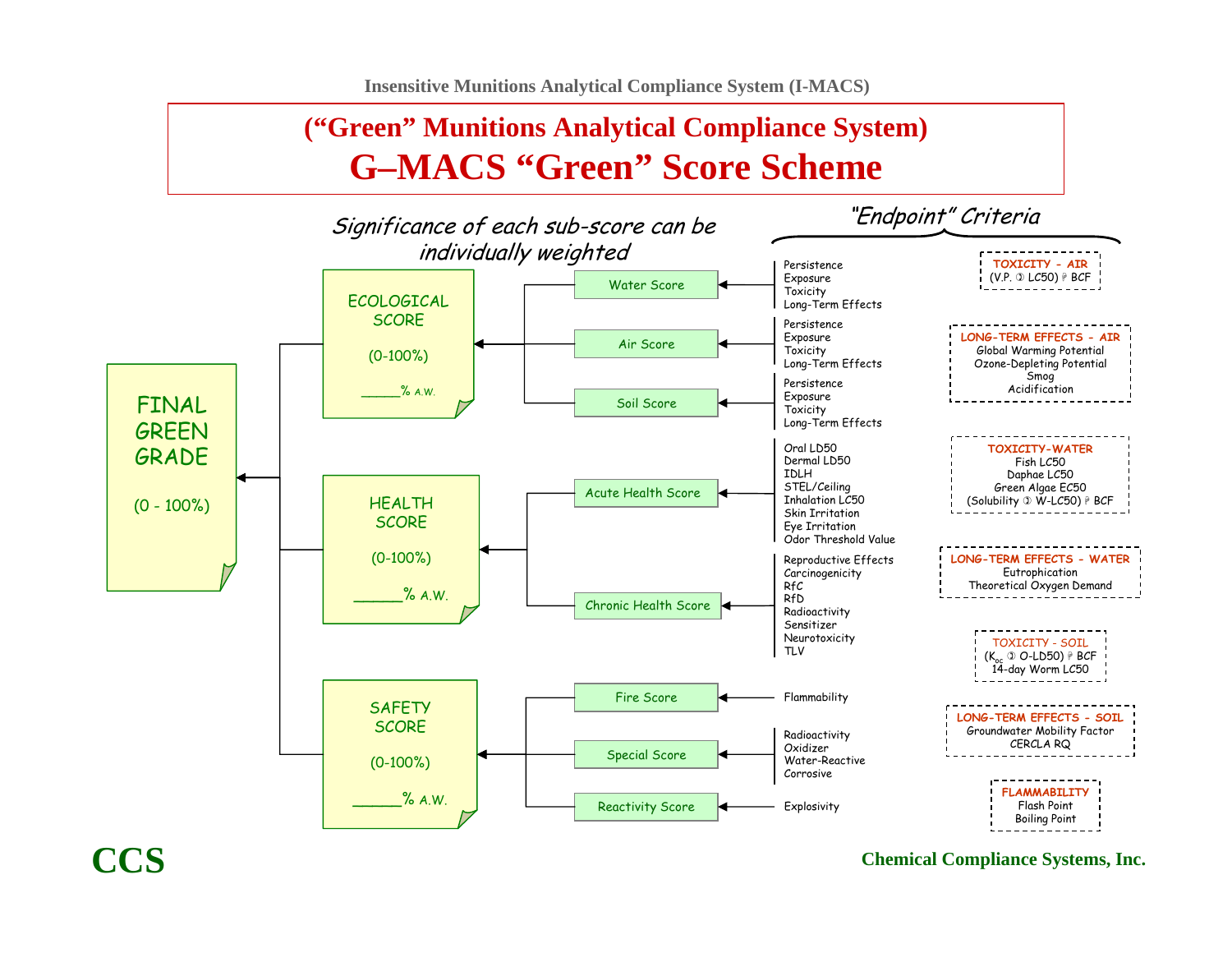## **I-MACS System Components**

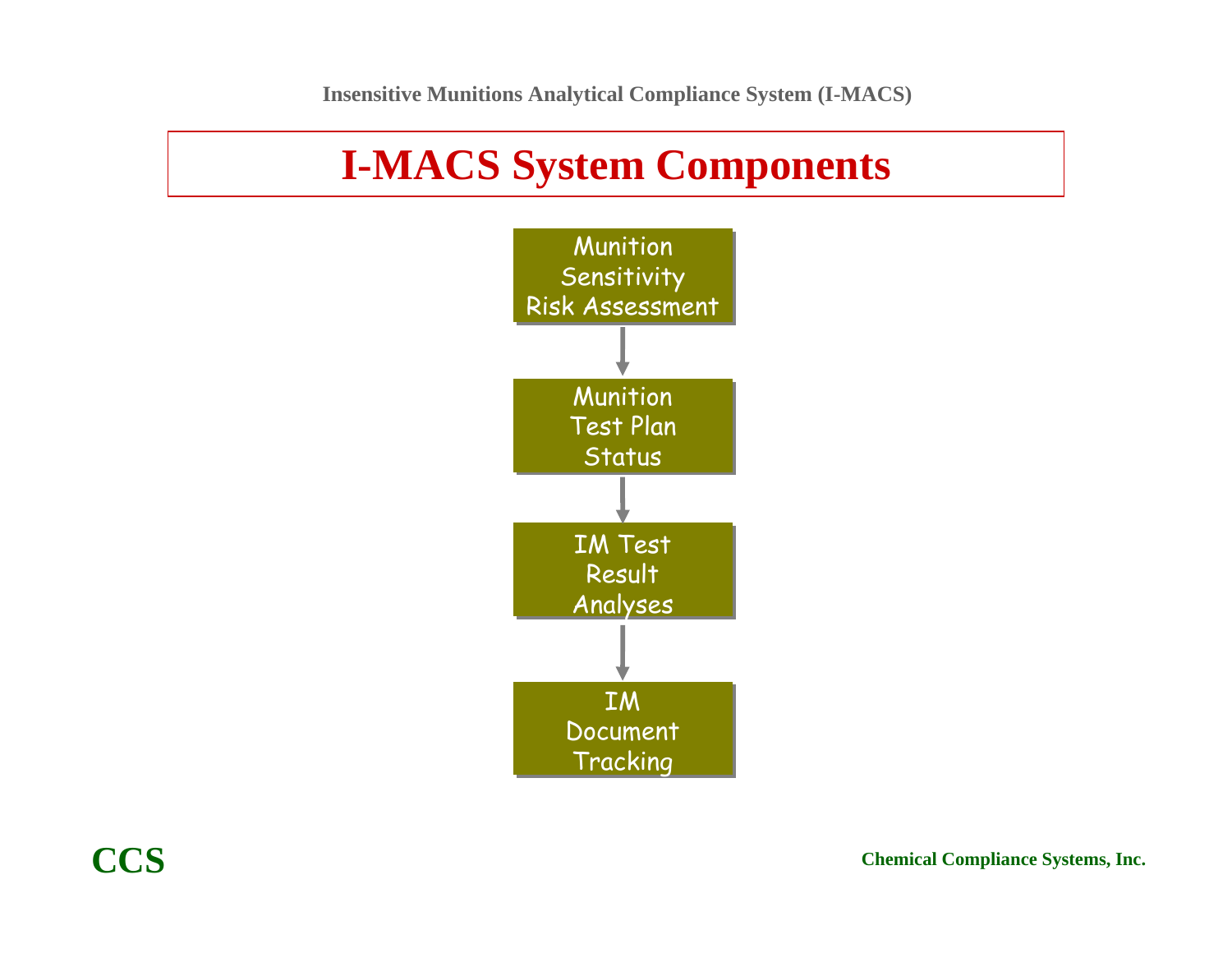

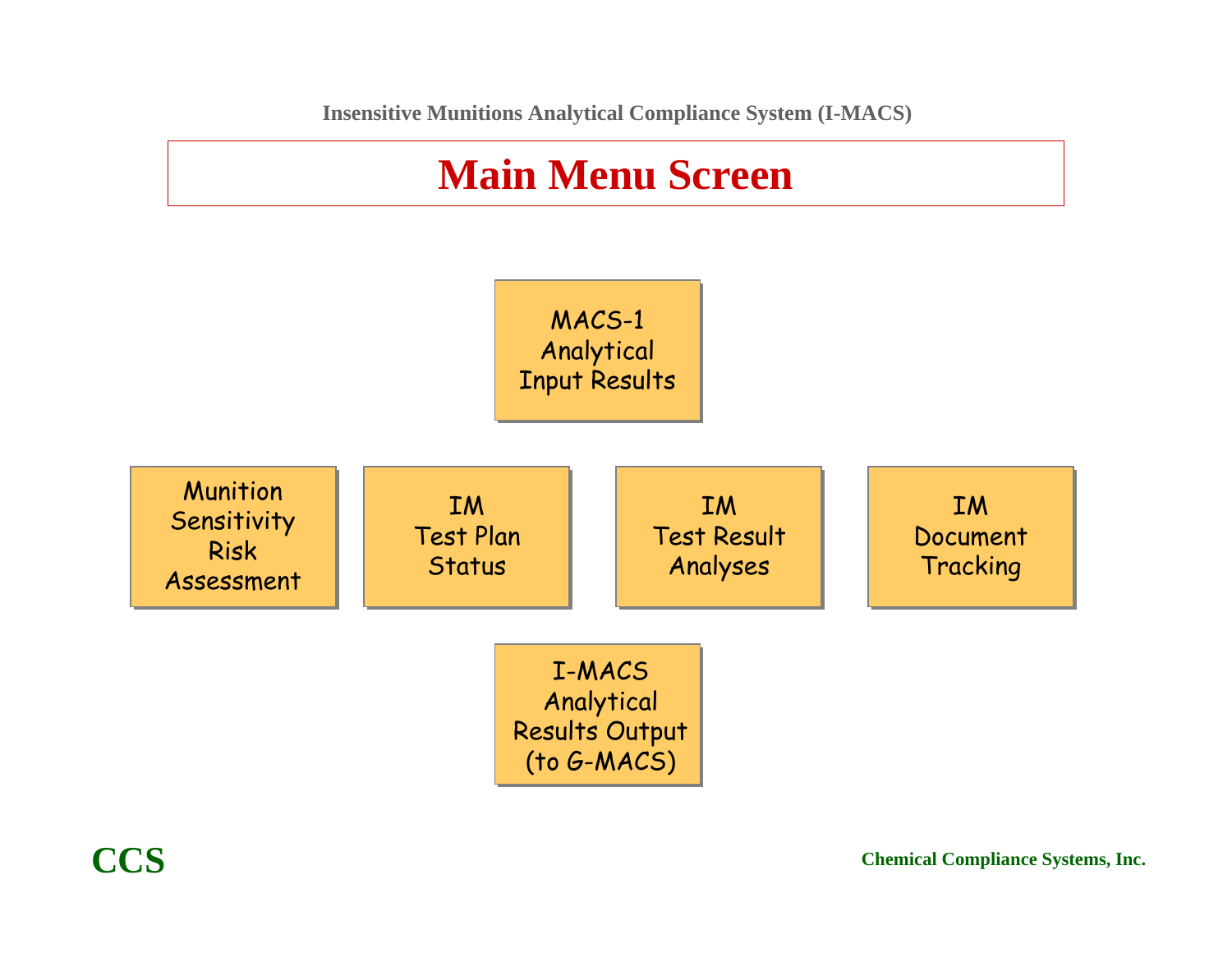### **Munition Sensitivity Risk Assessment Algorithms**



**CCS**

**Chemical Compliance Systems, Inc.**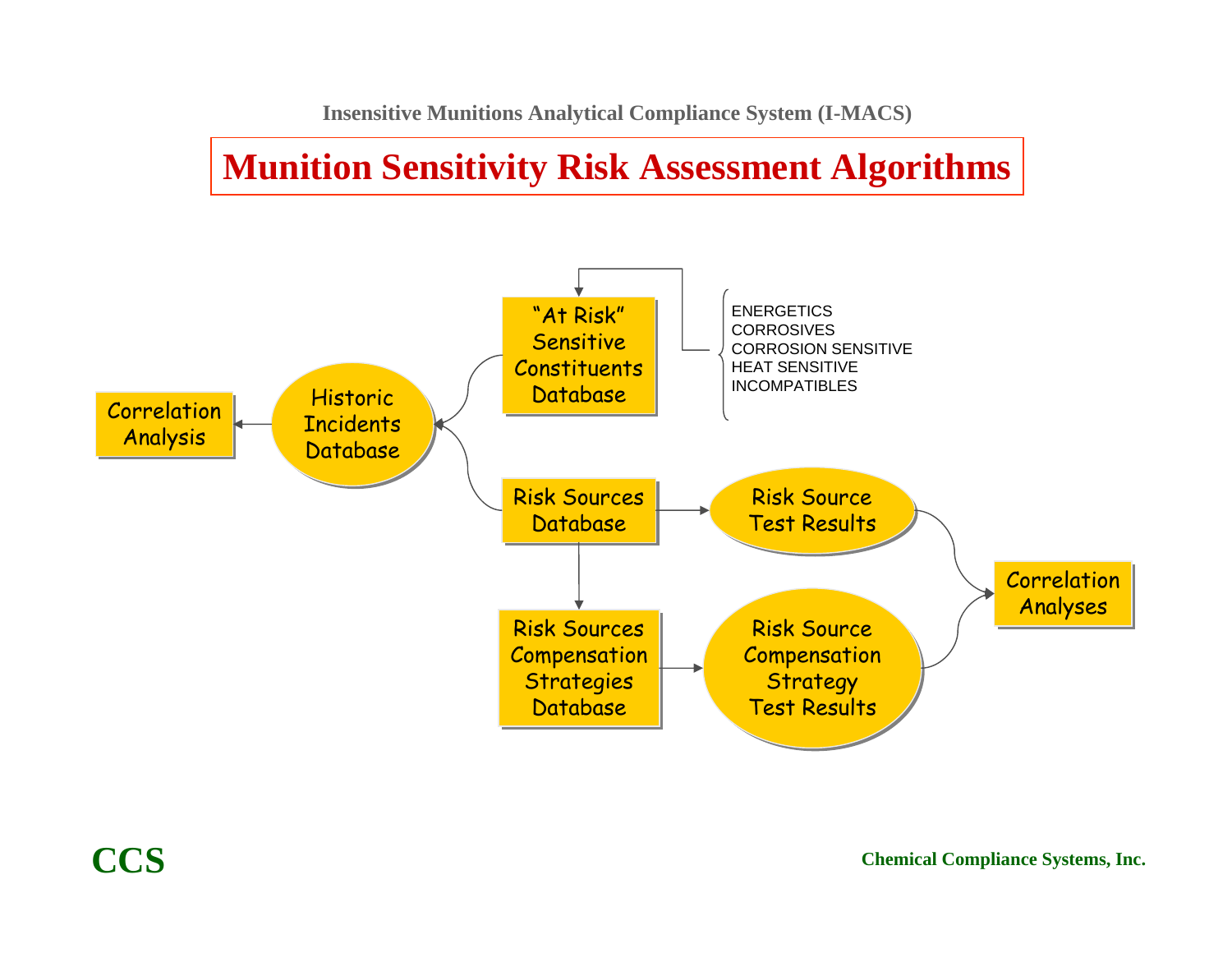## **Test Plan Status & Document Tracking**

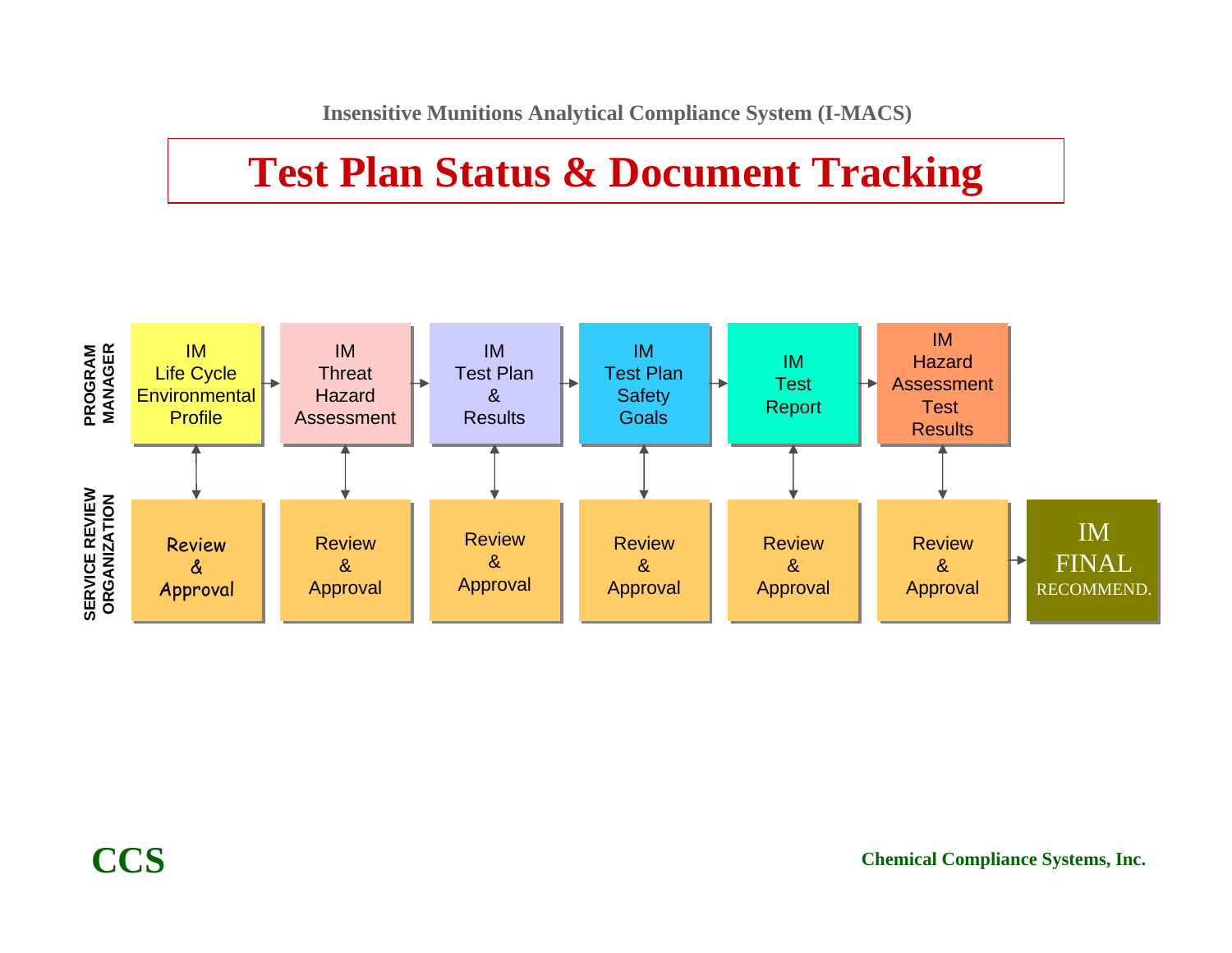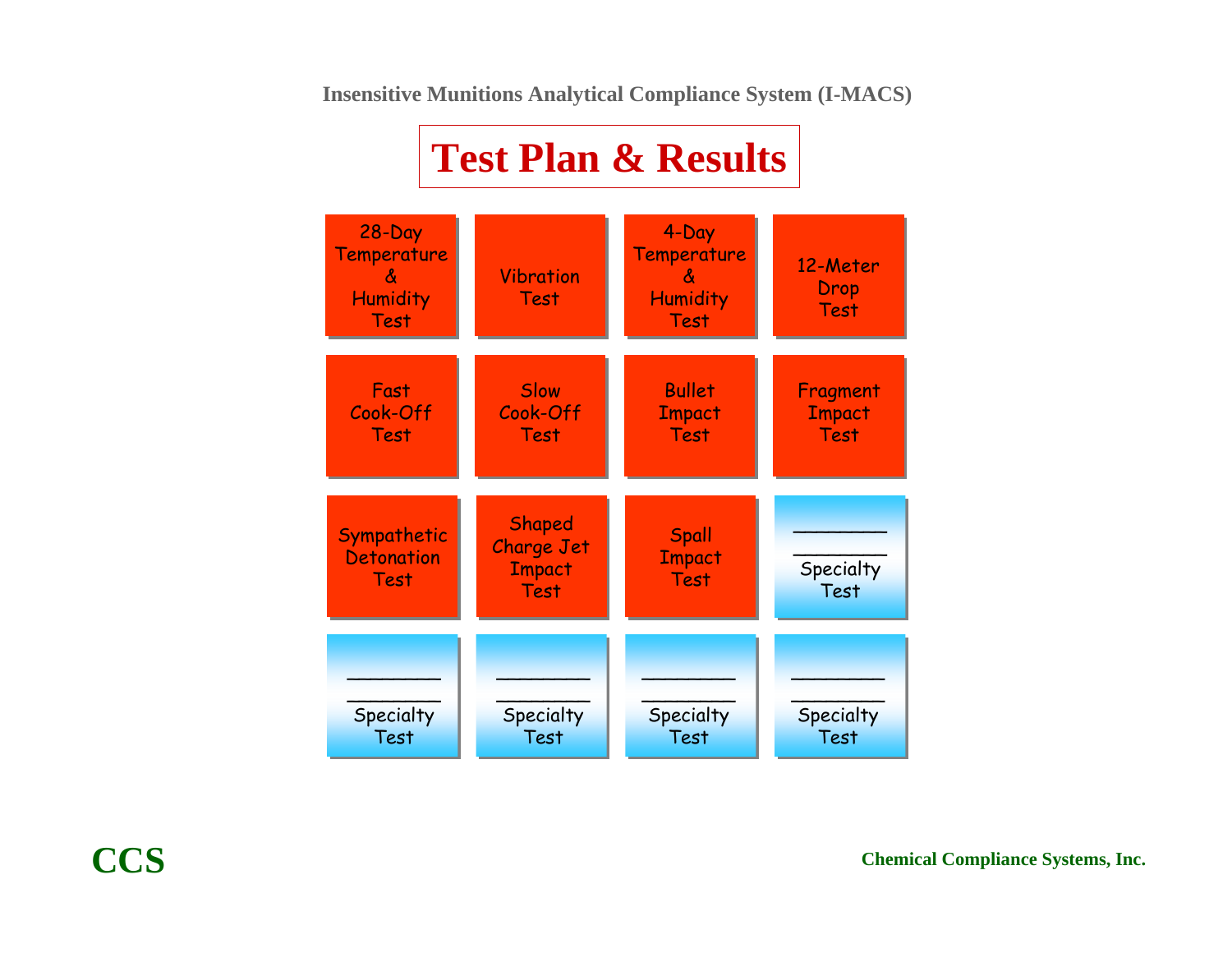#### 5.2.1 I-MACS Fast Cook-Off Test Results

| ITEM NO.                                                    | Engulf at least two test items in the flame envelope (complete<br>engulfment). |
|-------------------------------------------------------------|--------------------------------------------------------------------------------|
| Visual Inspection                                           |                                                                                |
| Radiographic Inspection                                     |                                                                                |
| Position                                                    | Major Axis Horizontal Most Probable Attitude ( <i>describe</i> )               |
| Distance from Fuel Basin                                    | (Item Centerline to Fuel Surface) mm<br>_________________                      |
| Restraining Method                                          |                                                                                |
| <b>Suspension Method</b>                                    |                                                                                |
| Fuel Type                                                   |                                                                                |
| Flame Temperature Rise Time<br>(time to reach 540°C=1000°F) |                                                                                |

| Thermal Couple Readings @: | $2 * I$<br>TCI | TC <sub>2</sub> | TC3 | TC4 | Bore<br>Pressure |
|----------------------------|----------------|-----------------|-----|-----|------------------|
| 2s                         |                |                 |     |     |                  |
| 4s                         |                |                 |     |     |                  |
| 68                         |                |                 |     |     |                  |
| 8s                         |                |                 |     |     |                  |
| 10 <sub>s</sub>            |                |                 |     |     |                  |
| 12s                        |                |                 |     |     |                  |
| 14s                        |                |                 |     |     |                  |
| 16s                        |                |                 |     |     |                  |
| 18s                        |                |                 |     |     |                  |
| 20s                        |                |                 |     |     |                  |
| 22s                        |                |                 |     |     |                  |
| 24s                        |                |                 |     |     |                  |
| 26s                        |                |                 |     |     |                  |
| 28s                        |                |                 |     |     |                  |
| 30s                        |                |                 |     |     |                  |

| PHOTOGRAPHY:                            | $[1]$ Still<br>[2] Videotape w/sound |                     | Pretest Post-Test |  |
|-----------------------------------------|--------------------------------------|---------------------|-------------------|--|
|                                         |                                      |                     |                   |  |
|                                         |                                      | TEST RESULT SUMMARY |                   |  |
| 1. Type 1 (Detonation Reaction)         |                                      |                     |                   |  |
| 2. Type 2 (Partial Detonation Reaction) |                                      |                     |                   |  |
| 3. Type 3 (Explosion Reaction)          |                                      |                     |                   |  |
| 4. Type 4 (Deflagration Reaction)       |                                      |                     |                   |  |
| 5. Type 5 (Burning Reaction)            |                                      |                     |                   |  |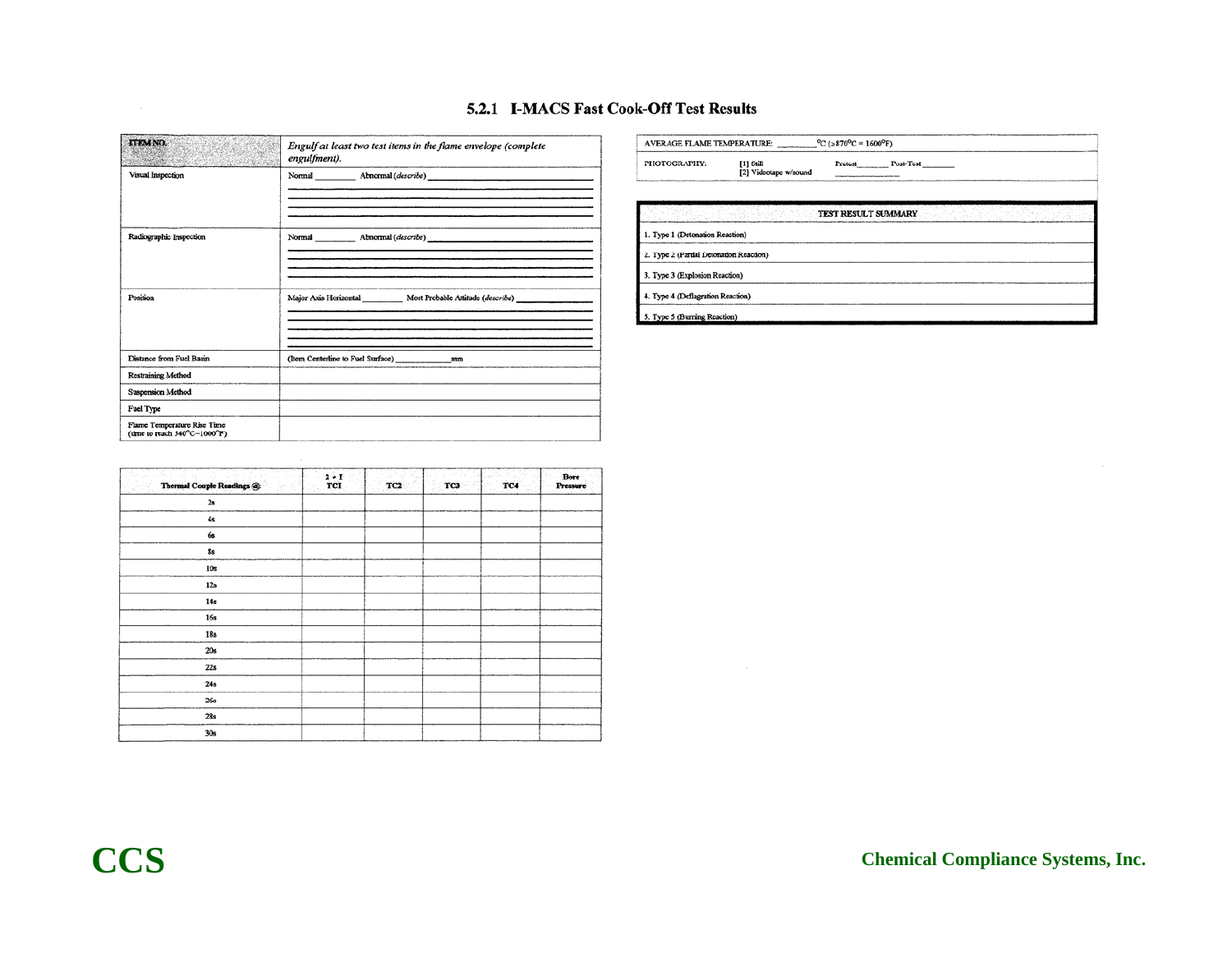# **System Components**



### **CCS**

**Chemical Compliance Systems, Inc.**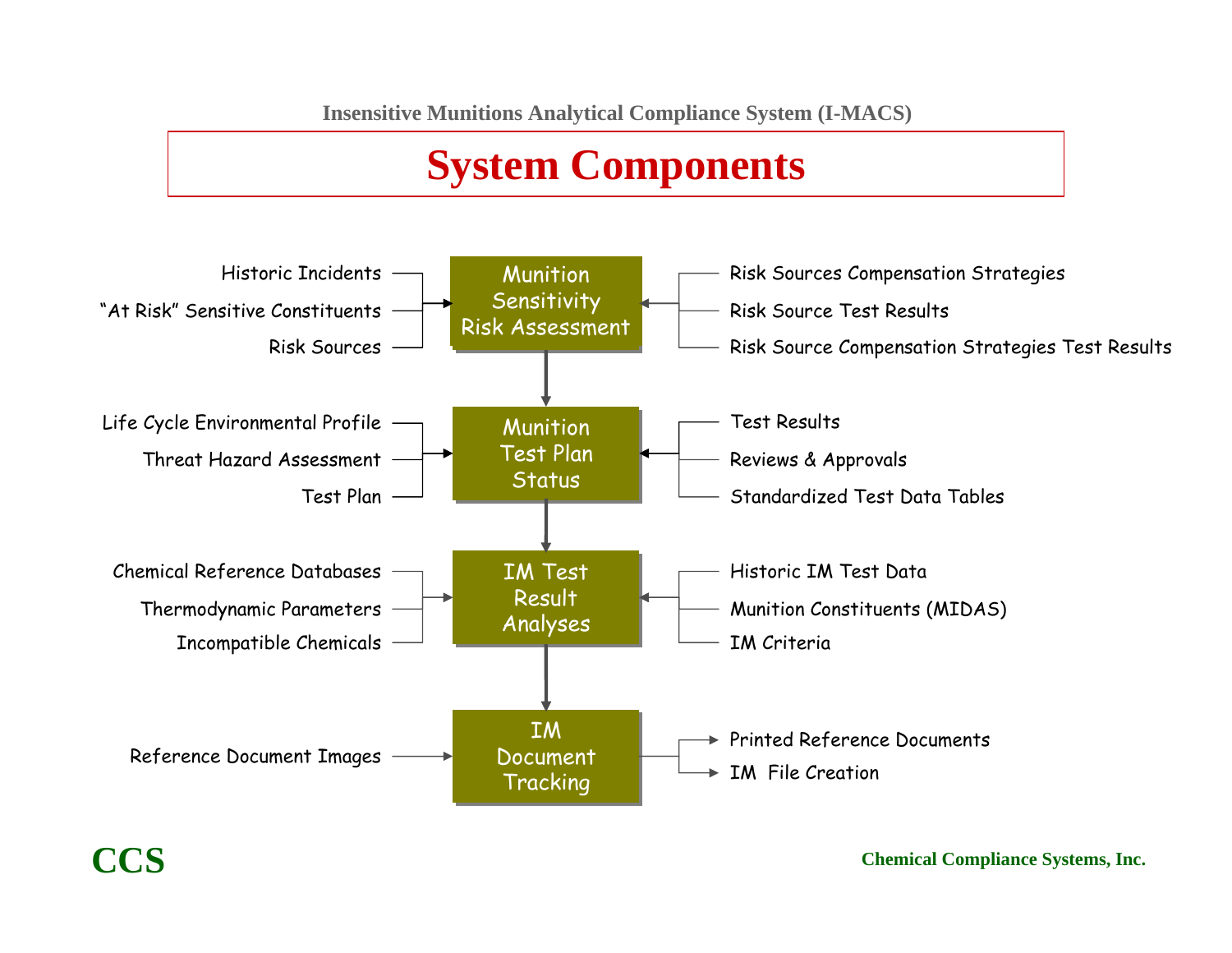### **I–MACS Report Card & Scoring Scheme**

![](_page_19_Figure_2.jpeg)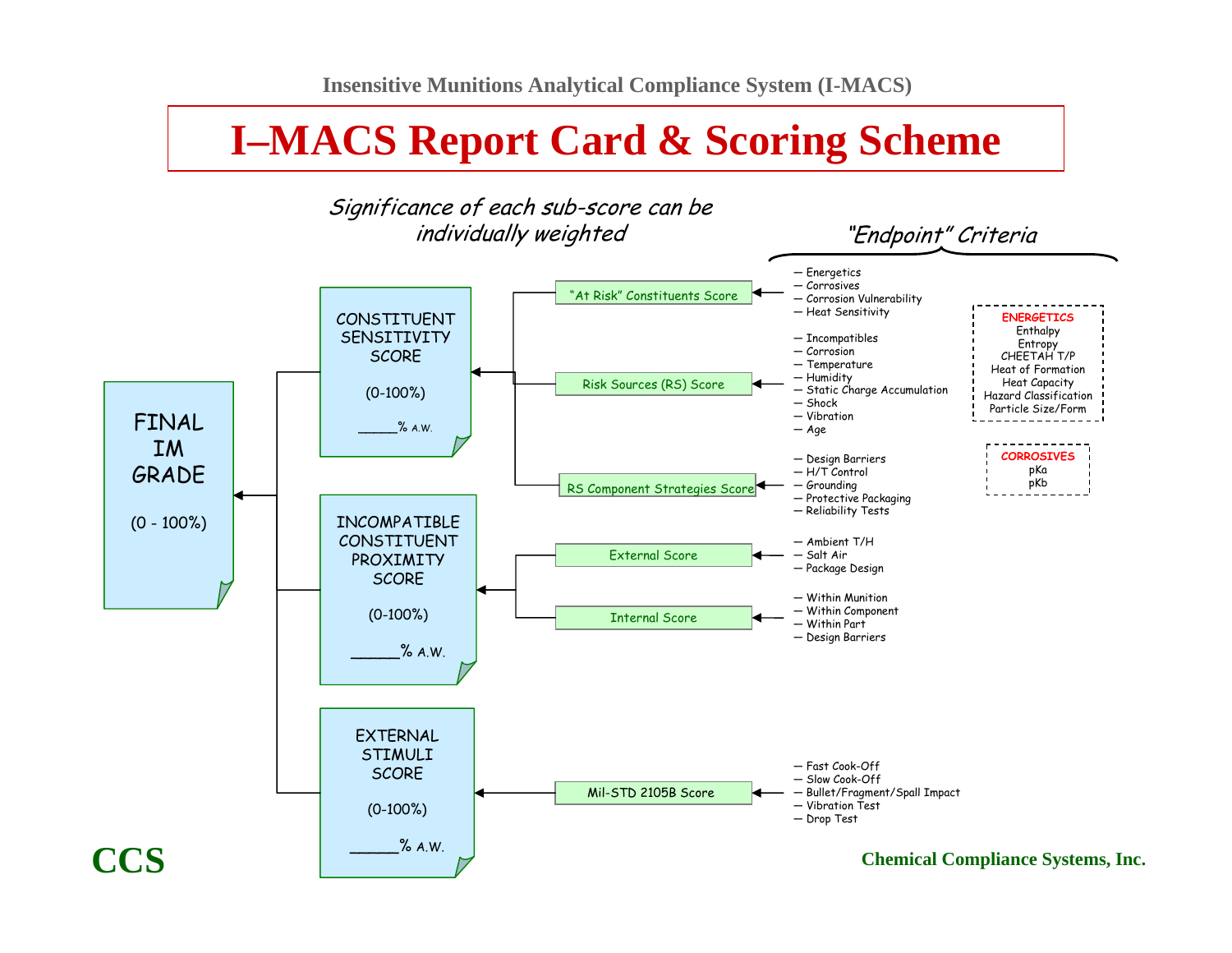### **Data Acquisition & Analytical Report Capabilities**

![](_page_20_Figure_2.jpeg)